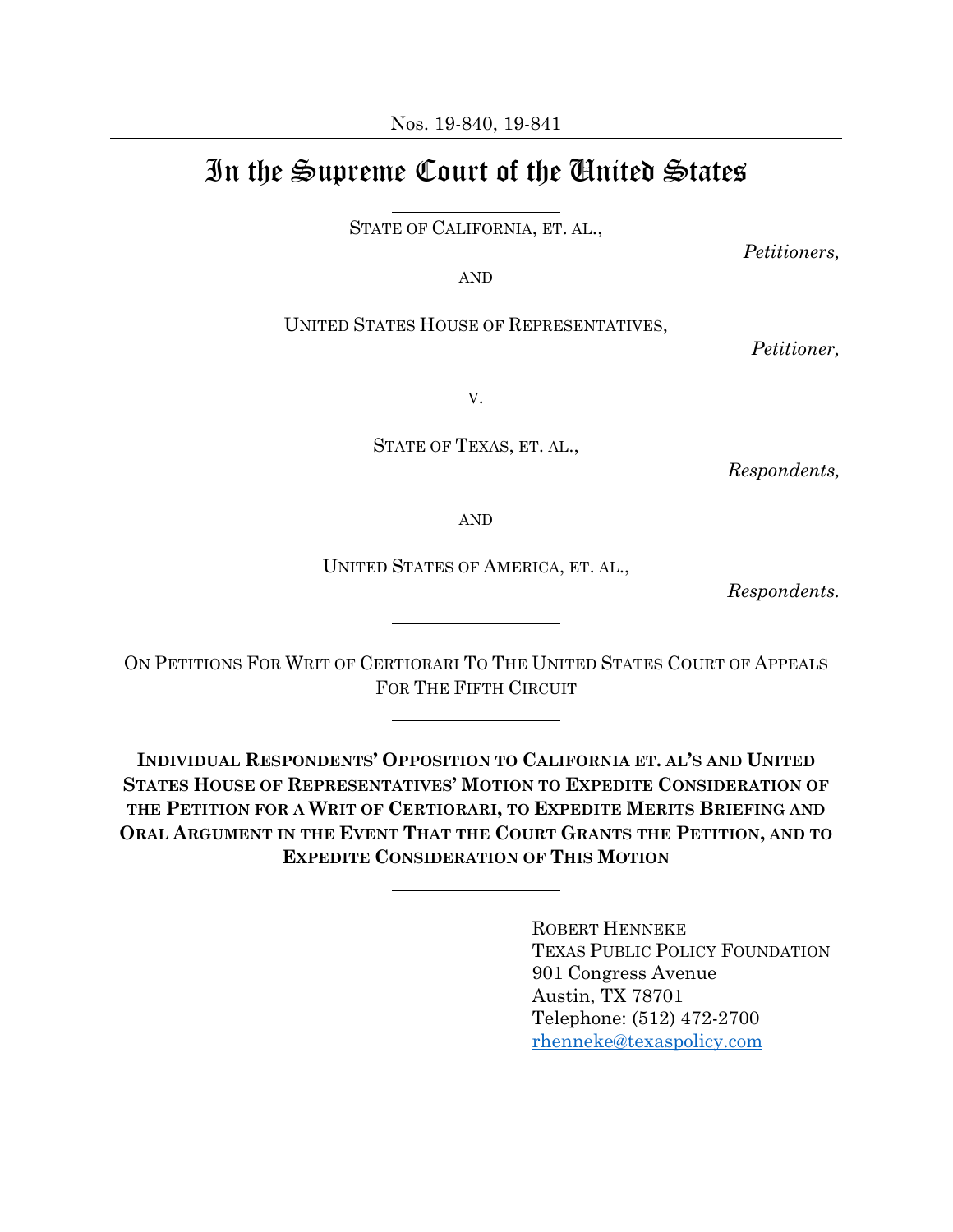### **EXECUTIVE SUMMARY**

Individual Respondents Neill Hurley and John Nantz respectfully request that this Court deny Petitioners California, *et. al.*'s Motion to Expedite Consideration of the Petition for a Writ of Certiorari and to Expedite Consideration of This Motion and the United States House of Representatives' Motion to Expedite Consideration of the Petition for a Writ of Certiorari, to Expedite Merits Briefing and Oral Argument in the Event that the Court Grants the Petition, and to Expedite Consideration of This Motion and allow the Petitions for a Writ of Certiorari to the United States Court of Appeals for the Fifth Circuit, both filed on January 3, 2020. This matter should be briefed and proceed in accordance with the normal schedule provided by the Rules of the Supreme Court of the United States.

Petitioners have failed to demonstrate that any exigent circumstances exist that warrant expediting review of their petitions for a writ of certiorari. They have also failed to show any compelling reasons why the briefing schedule and oral argument schedule should be shortened, in the event that one or both petitions for a writ of certiorari are granted. And, Petitioners fail to take into consideration the timing for likely conditional cross-petitioners.

The district court entered a stay of its order granting partial final summary judgment, and proceedings remain stayed throughout the course of the appellate process in this case. This is the type of case that is typically considered on an ordinary briefing schedule; this Court has previously heard at least two challenges to the constitutionality of the same law in the ordinary course. Political considerations,

2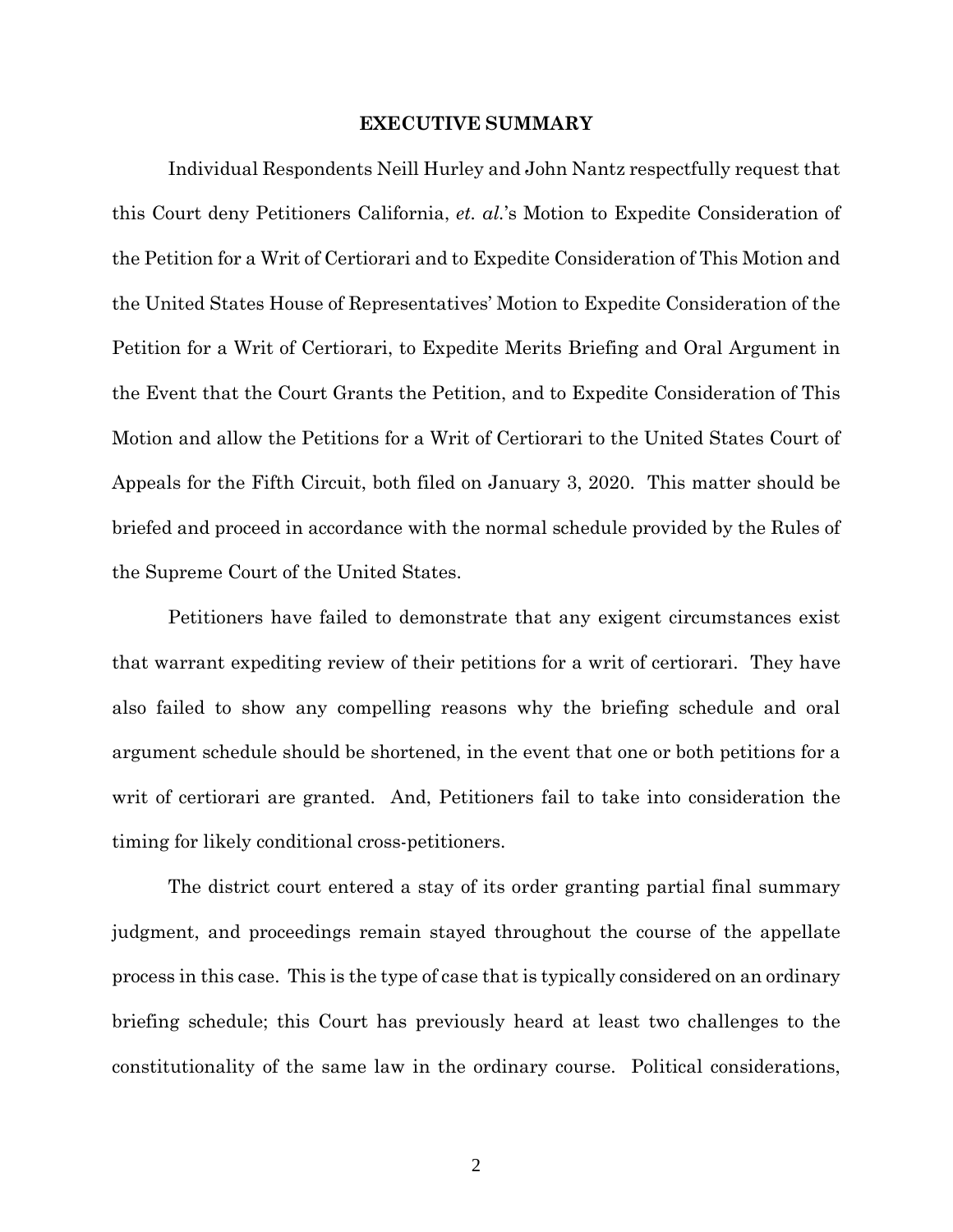such as Petitioners' desires to deflect attention away from the current efforts to replace the Affordable Care Act with single-payer Medicare for All, are not exigent circumstances that warrant expedition of this case, as this Court is not a political branch of government.

This Court would be best-served by the most thorough briefing - not by the fastest briefing. And, this Court should decline Petitioners' invitation to politicize this case, particularly in an election year. Therefore, it should exercise deliberate consideration of the important issues presented in this appeal under the normal schedule set forth in its procedural rules.

#### **ARGUMENT**

Petitioners have failed to demonstrate that accelerated review of the motion to expedite or petitions for a writ of certiorari are warranted. Nor have they shown that an accelerated merits-stage briefing and oral argument schedule would be proper. Petitioners have presented no evidence that any exigent or compelling circumstances exist that would warrant the interruption of this Court's normal operations. Additionally, requiring two briefs in opposition to a writ of certiorari to be prepared on this expedited schedule risks sacrificing the thorough and effective presentation of the issues that this Court deserves. Accordingly, this Court should deny Petitioners' motions and, pursuant to its Rules, allow this case to proceed in the ordinary course.

# **I. No exigent circumstances exist that warrant expedition of this case.**

3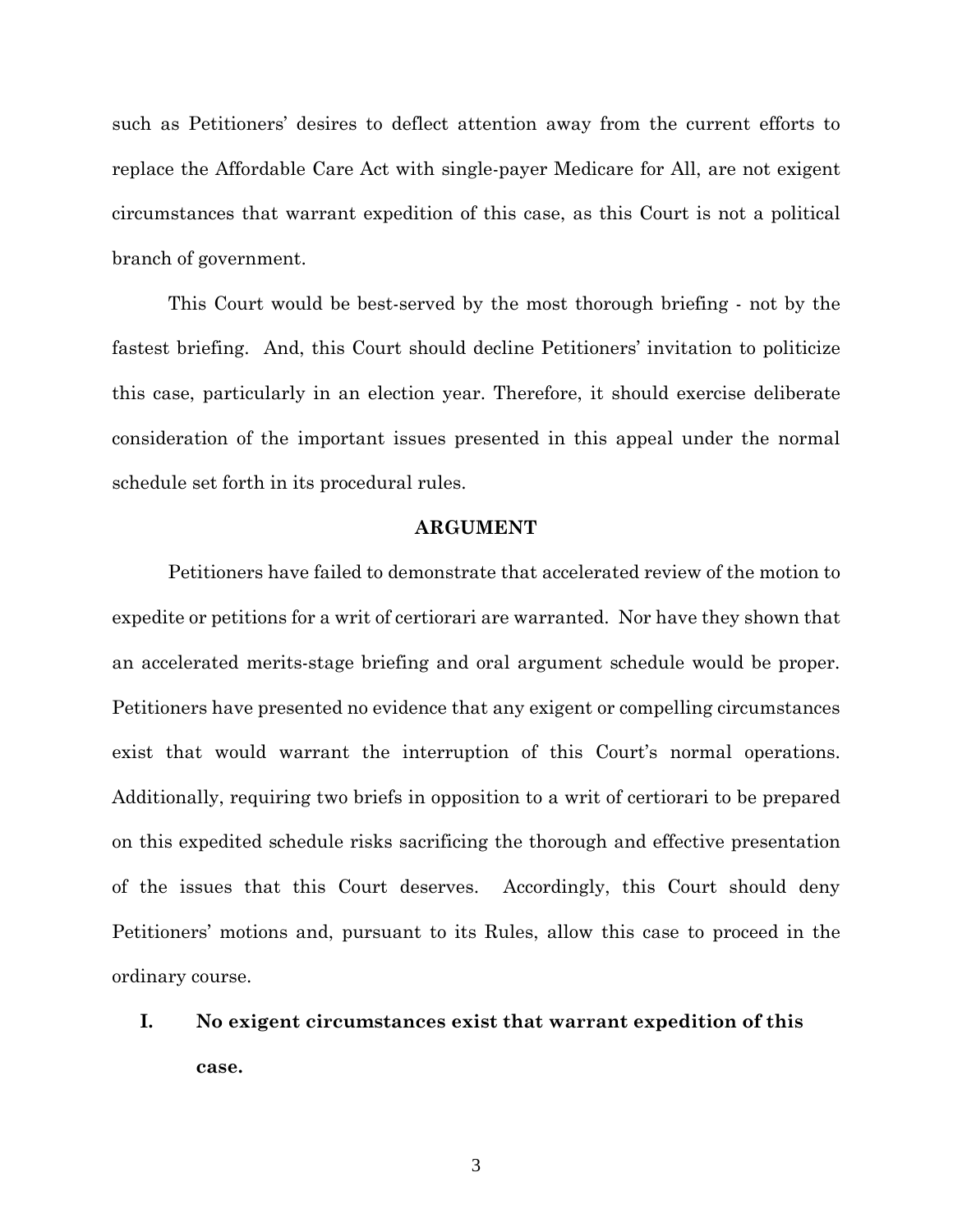This Court's procedural rules provide Respondents thirty days from the date the case is placed on the Court's docket to respond to a petition for a writ of certiorari. Sup. Ct. R. 15(3). Petitioners have requested that the Court reduce that time to an insufficient eighteen days (to respond to two petitions for a writ of certiorari). If this Court grants their motions, Respondents will have less than three weeks to read and review both Petitions, analyze the authorities cited therein, draft two briefs in opposition, and ensure they are printed and filed. Respondents need at least thirty days to prepare thorough drafts of their briefs in opposition to the petitions. The hasty schedule suggested by Petitioners may potentially result in overlapping briefing and arguments. Shortening the certiorari and merits-stage briefing and argument schedules would hinder Respondents' ability to exclude duplicative arguments, coordinate with other counsel, and deliver detailed, succinct briefs and arguments.

Orders to expedite cases in this Court are infrequently entered and are typically limited to exceptional circumstances that are not present in this case. For example, this Court has found a need for expedited consideration in cases implicating national security concerns. *See, e.g., Ex parte Quirin*, 317 U.S. 1, 19 (Granting expedited consideration of a case determining the constitutionality of trying petitioners accused of war crimes in a military tribunal "in view of the public importance of the questions raised by [the] petitions and of the duty which rests on the courts, in time of war as well as in time of peace, to preserve unimpaired the constitutional safeguards of civil liberty, and because in [the Court's] opinion the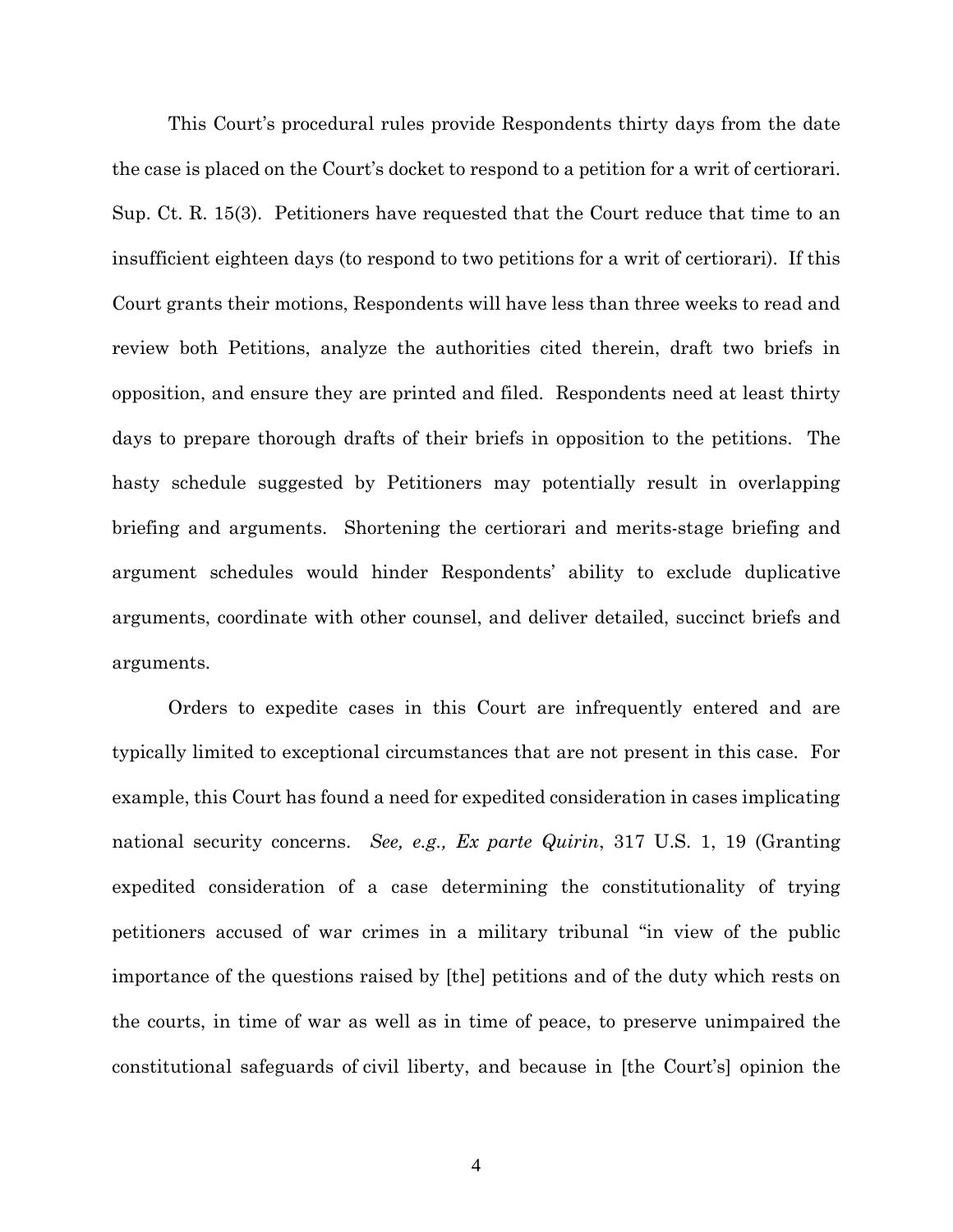public interest required [it to] consider and decide those questions without any avoidable delay."). *See also New York Times Co. v. United States*, 403 U.S. 713, (1971) (Granting expedited consideration because case presented issues concerning the publication of classified materials related to the Vietnam War); *Youngstown Sheet & Tube Co. v. Sawyer*, 343 U.S. 579 (1952) (Granting expedited consideration because case presented issues about whether the seizure of most of the country's steel mills was a proper exercise of the President's military power).

Petitioners' claimed reason for seeking an expedited schedule is that the Fifth Circuit's remand to the district court makes the constitutionality of the Patient Protection and Affordable Care Act (the "Act") uncertain, and that this uncertainty makes decisions pertaining to health insurance difficult. CA Mot. to Expedite 5,6. This is an inadequate reason to expedite this case and deny Respondents sufficient briefing time. In fact, this Court has previously considered at least two challenges to the constitutionality of the same law without expediting the proceedings. *See Nat'l Fed'n of Indep. Bus. v. Sebelius*, 567 U.S. 519 (2012); *see also King v. Burwell*, 135 S.Ct. 2480 (2015).

The district court explicitly stayed its order granting partial final summary judgment, which declared the entirety of the Act to be unconstitutional, in December of 2018. Health insurance markets have continued to function since that time. The district court's stay will remain in place throughout the course of appellate proceedings, which maintains the status quo until final appellate resolution of this